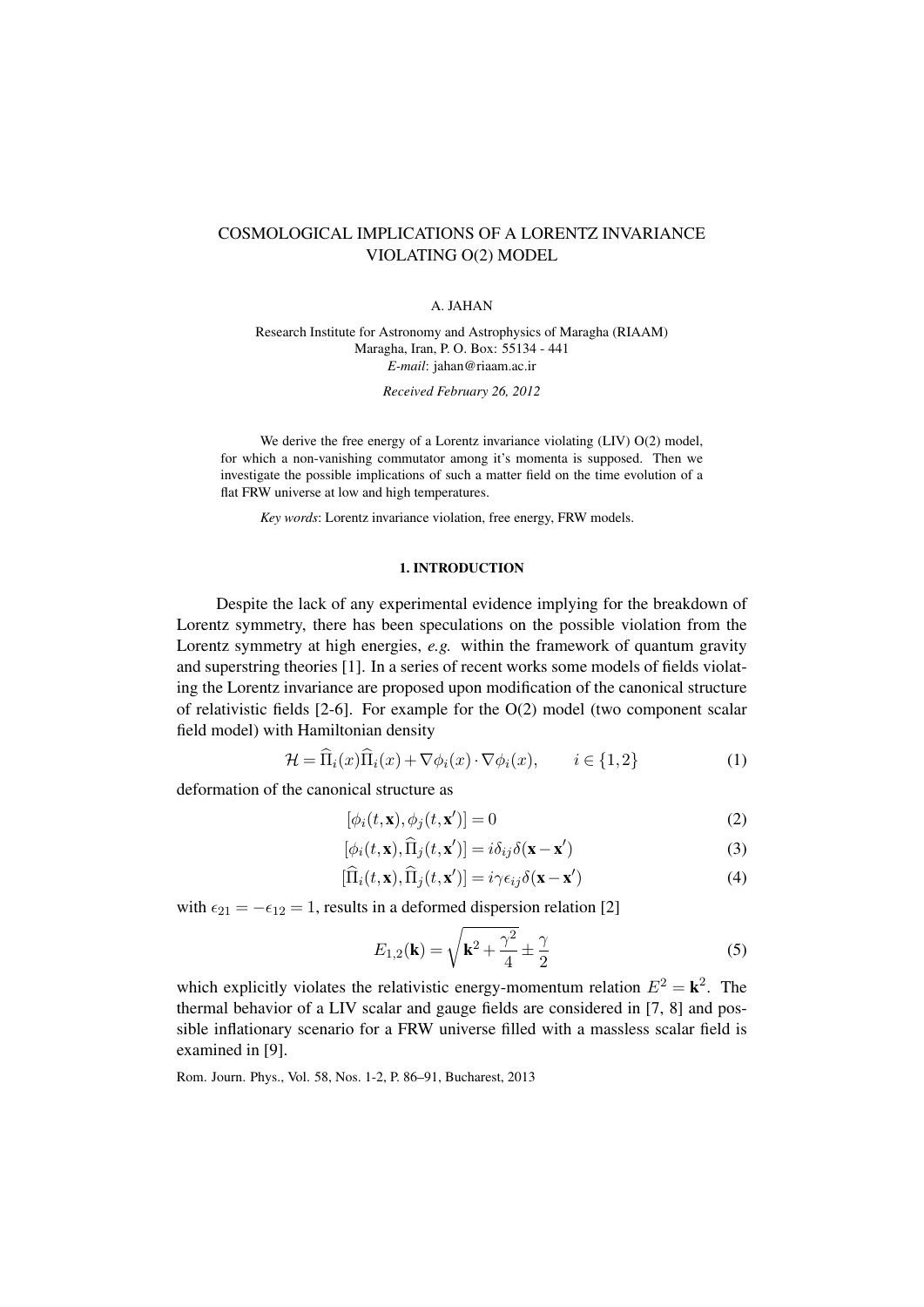In this work first we derive the free energy of a LIV  $O(2)$  model and then look at its possible effects on the dynamics of a flat FRW universe in high and low temperature limits. It is pointed out that at high temperature with  $\gamma \ll 1$  the model evolves as a usual O(2) field. But, compared to the O(2) field with  $\gamma = 0$ , we find a slower expansion at low temperature for the model with  $\gamma \neq 0$ . Throughout this work we assume  $\hbar = c = 8\pi G = 1$ .

# 2. FREE ENERGY

The eigenstate  $|n_{i,k}\rangle$  associated with the field  $\phi_i(x)$  satisfies the eigenvalue relations

$$
H|n_{1,\mathbf{k}}\rangle = E_1(\mathbf{k})\left(n_{1,\mathbf{k}} + \frac{1}{2}\right)|n_{1,\mathbf{k}}\rangle\tag{6}
$$

$$
H|n_{2,\mathbf{k}}\rangle = E_2(\mathbf{k})\left(n_{2,\mathbf{k}} + \frac{1}{2}\right)|n_{2,\mathbf{k}}\rangle\tag{7}
$$

where  $n_{i,k}$  stand for the occupation numbers of the k-th mode. So the partition function associated with the Hamiltonian (1) takes the form

$$
Z = \text{Tr}e^{-\beta H} = \prod_{\mathbf{k} \neq 0} \frac{1}{1 - e^{-\beta E_2}} \frac{1}{1 - e^{-\beta E_1}} \tag{8}
$$

from which the free energy  $\beta F = \ln Z$  is found to be

$$
\beta F = V \int \frac{\mathrm{d}^d k}{(2\pi)^d} \left[ \ln(1 - e^{-\beta E_2}) + \ln(1 - e^{-\beta E_1}) \right] \tag{9}
$$

We first set  $\gamma = 0$  in (6). Then by means of the expansion

$$
\ln(1-x) = -\sum_{n=1}^{\infty} \frac{x^n}{n}
$$
 (10)

we find the free energy of a two component massless scalar field in  $d$ -dimensions

$$
F = -2V \sum_{n=1}^{\infty} \int \frac{\mathrm{d}^d k}{(2\pi)^d} \frac{e^{-n\beta k}}{\beta n} = -\frac{4V\Gamma(d)\zeta(d+1)}{(4\pi)^{\frac{d}{2}}\Gamma(\frac{d}{2})} \frac{1}{\beta^{d+1}} \tag{11}
$$

For the  $\gamma \neq 0$  case the free energy could be written

$$
\beta F = -V \sum_{n=1}^{\infty} \left( \frac{e^{\frac{1}{2}n\beta\gamma}}{n} + \frac{e^{-\frac{1}{2}n\beta\gamma}}{n} \right) \int \frac{\mathrm{d}^d k}{(2\pi)^d} e^{-n\beta \sqrt{\mathbf{k}^2 + \frac{1}{4}\gamma^2}} \tag{12}
$$

On using the formula

$$
\frac{e^{-xy}}{y} = \frac{1}{\sqrt{2\pi}} \int_0^\infty \frac{dt}{t} e^{-\frac{x^2}{2}t - \frac{y^2}{2t}} \tag{13}
$$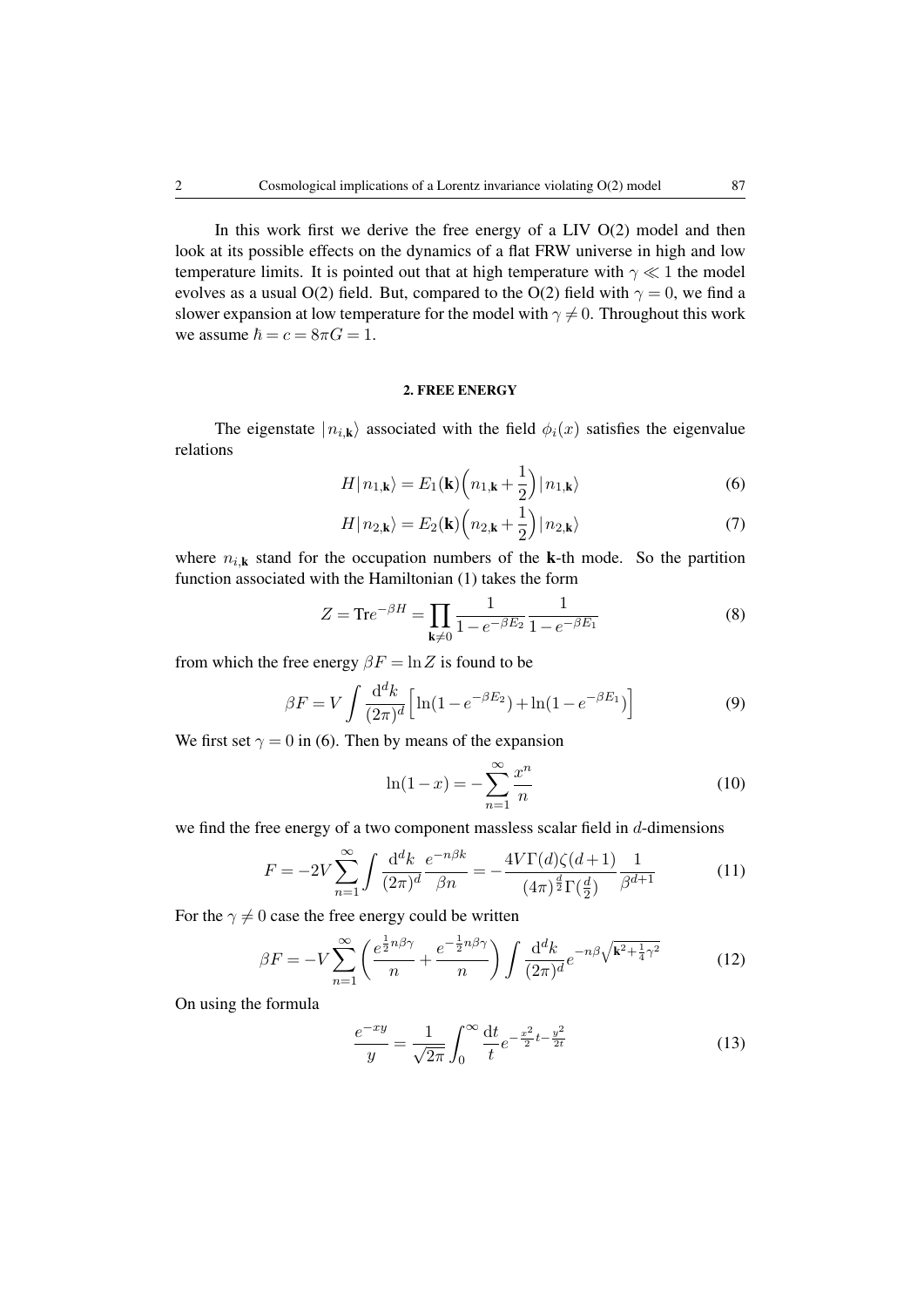88 **A. Jahan** 3

the integral in (12) can be recast in

$$
\int \frac{\mathrm{d}^d k}{(2\pi)^d} e^{-n\beta \sqrt{\mathbf{k}^2 + \frac{1}{4}\gamma^2}} = 2n\beta \left(\frac{\gamma}{4\pi\beta n}\right)^{\frac{d+1}{2}} K_{(d+1)/2} \left(\frac{n\beta\gamma}{2}\right) \tag{14}
$$

where  $K_{(d+1)/2}$  is the modified Bessel function of second kind. Thus the free energy of a LIV scalar field takes the form

$$
F = -4V \left(\frac{\gamma}{4\pi\beta}\right)^{\frac{d+1}{2}} \sum_{n=1}^{\infty} \frac{1}{n^{(d+1)/2}} \cosh\left(\frac{n\beta\gamma}{2}\right) K_{(d+1)/2} \left(\frac{n\beta\gamma}{2}\right) \tag{15}
$$

By taking into account the Taylor expansion of the Bessel function [10]

$$
K_{\nu}(z) = \frac{2^{\nu - 1}\Gamma(\nu)}{z^{\nu}} \left[ 1 - \frac{z^2}{4(\nu - 1)} + O(z^4) \right], \quad z \ll 1
$$
 (16)

and using  $\cosh z = 1 + \frac{z^2}{2} + O(z^4)$ , we get the free energy at high temperature regime

$$
F = -\frac{2V}{\pi^{\frac{d+1}{2}}} \Gamma\left(\frac{d+1}{2}\right) \left[ \frac{\zeta(d+1)}{\beta^{d+1}} + \frac{\gamma^2}{8} \frac{d-2}{d-1} \frac{\zeta(d-1)}{\beta^{d-1}} \right] \tag{17}
$$

where  $\zeta(a) = \sum_{n=1}^{\infty} \frac{1}{n^a}$  is the Riemann zeta function. To avoid the singular behavior of (17) at  $\nu = 1$  we suppose  $2 < d$ . On the other hand the asymptotic form of the Bessel function

$$
\lim_{z \to 0} K_{\nu}(z) = \sqrt{\frac{\pi}{2z}} e^{-z}
$$
\n(18)

allows one to derive the low temperature limit of the free energy as

$$
F = -V\left(\frac{\gamma}{4\pi}\right)^{\frac{d}{2}} \zeta\left(\frac{d}{2} + 1\right) \frac{1}{\beta^{\frac{d}{2}+1}}\tag{19}
$$

Hence, at low temperature we find for the energy and pressure

$$
\rho = \frac{1}{V} \frac{\partial(\beta F)}{\partial \beta} = \frac{d}{2} \left(\frac{\gamma}{4\pi}\right)^{\frac{d}{2}} \zeta\left(\frac{d}{2} + 1\right) \frac{1}{\beta^{\frac{d}{2}+1}}\tag{20}
$$

$$
p = -\frac{\partial F}{\partial V} = \left(\frac{\gamma}{4\pi}\right)^{\frac{d}{2}} \zeta \left(\frac{d}{2} + 1\right) \frac{1}{\beta^{\frac{d}{2} + 1}}\tag{21}
$$

which in turn gives rise to the equation of state

$$
w = \frac{p}{\rho} = \frac{2}{d} \tag{22}
$$

In high temperature limit we find

$$
\rho = \frac{\kappa_0 d}{\beta^{d+1}} + \frac{\kappa_2 (d-2)}{\beta^{d-1}} \gamma^2 \tag{23}
$$

$$
p = \frac{\kappa_0}{\beta^{d+1}} + \frac{\kappa_2}{\beta^{d-1}} \gamma^2
$$
 (24)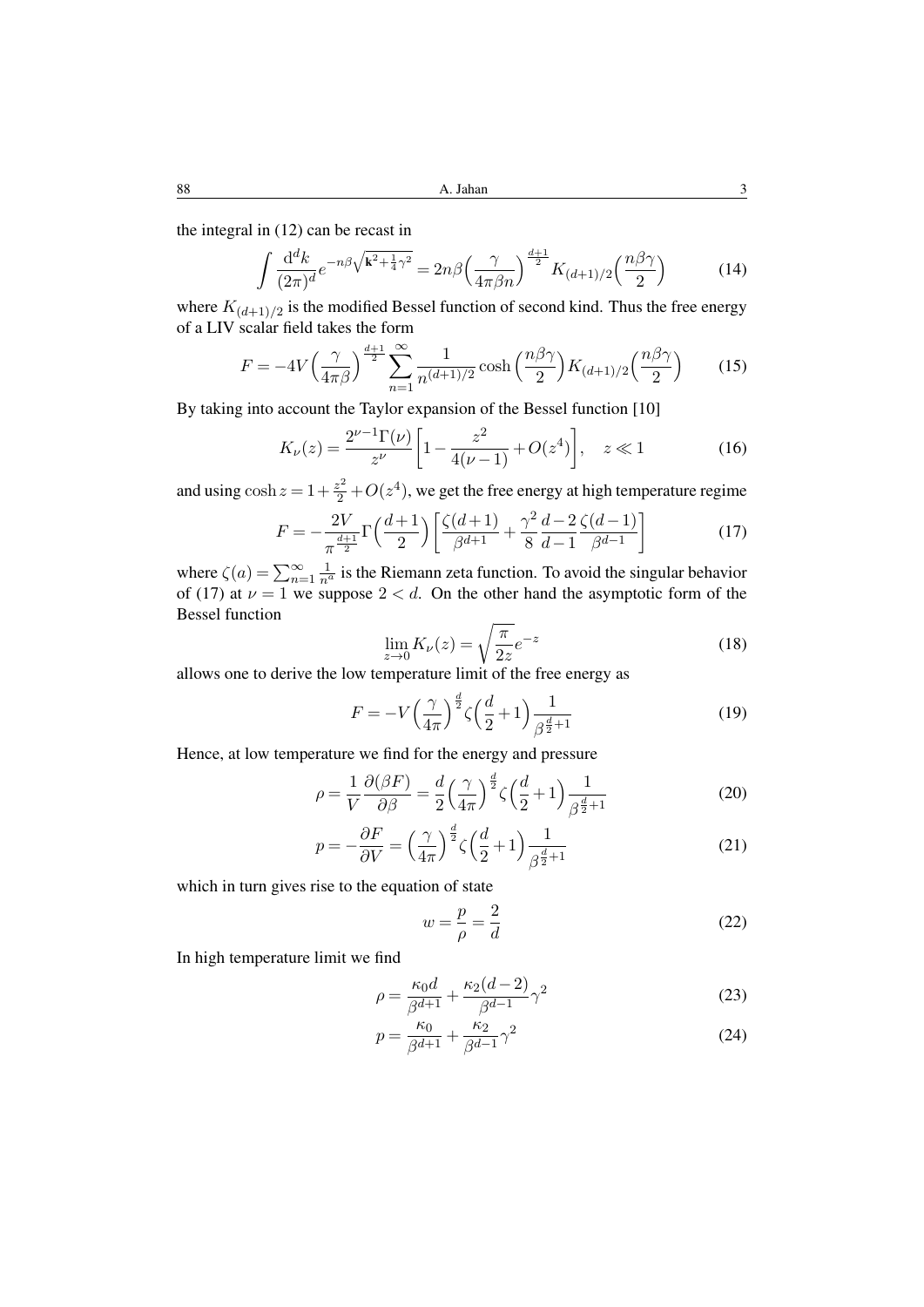Here  $\kappa_0$  and  $\kappa_2$  are constants depending on d and  $\gamma$  (compare (24) with (17) on setting  $V = -1$ ).

# 3. IMPLICATIONS FOR COSMOLOGY

The Einstein classical action in presence of a finite temperature matter field is

$$
S = \int \mathrm{d}^d x \sqrt{g} \left( \frac{R}{2} + \mathcal{F} \right) \tag{25}
$$

where  $\mathcal{F} = F/V$  is the free energy density. The energy-momentum tensor is defined to be

$$
T_{\mu\nu} = -\frac{2}{\sqrt{-g}} \frac{\delta}{\delta g^{\mu\nu}} (\sqrt{-g} \mathcal{F})
$$
\n(26)

and has the form

$$
T_{\mu\nu} = \text{diag}(-\rho, p, p, \dots) \tag{27}
$$

Therefore from the Einstein equation  $R_{\mu\nu} - \frac{1}{2}$  $\frac{1}{2}g_{\mu\nu} = T_{\mu\nu}$ , for a isotropic and homogeneous (FRW) space-time with differential line element

$$
ds^{2} = -dt^{2} + \sum_{i=1}^{d} a^{2}(t)dx_{i}^{2}
$$
 (28)

one finds the equation of motions

$$
H^2 = \frac{2}{d^2 - d}\rho\tag{29}
$$

$$
\dot{H} + H^2 = \frac{1}{d-1} \left( \frac{2-d}{d} \rho - p \right)
$$
 (30)

with  $H = \frac{\dot{a}}{a}$  $\frac{a}{a}$  as the Hubble parameter.

#### 3.1. HIGH TEMPERATURE LIMIT

By substituting for the pressure and energy form (23) and (24) in (29) and (30) together with assumption  $d = 3$ , equations of motion read

$$
H^2 = \frac{\kappa_0}{\beta^4} + \frac{1}{3} \frac{\kappa_2}{\beta^2} \gamma^2
$$
 (31)

$$
\dot{H} + H^2 = -\frac{\kappa_0}{\beta^4} - \frac{2}{3} \frac{\kappa_2}{\beta^2} \gamma^2
$$
 (32)

Eliminating  $\beta$  between (31) and (32) and keeping the terms up to second order in  $\gamma$ leads to √

$$
\dot{H} + 2H^2 + gH = 0, \qquad g = \frac{\sqrt{5}}{16} \frac{\gamma^2}{\pi}
$$
 (33)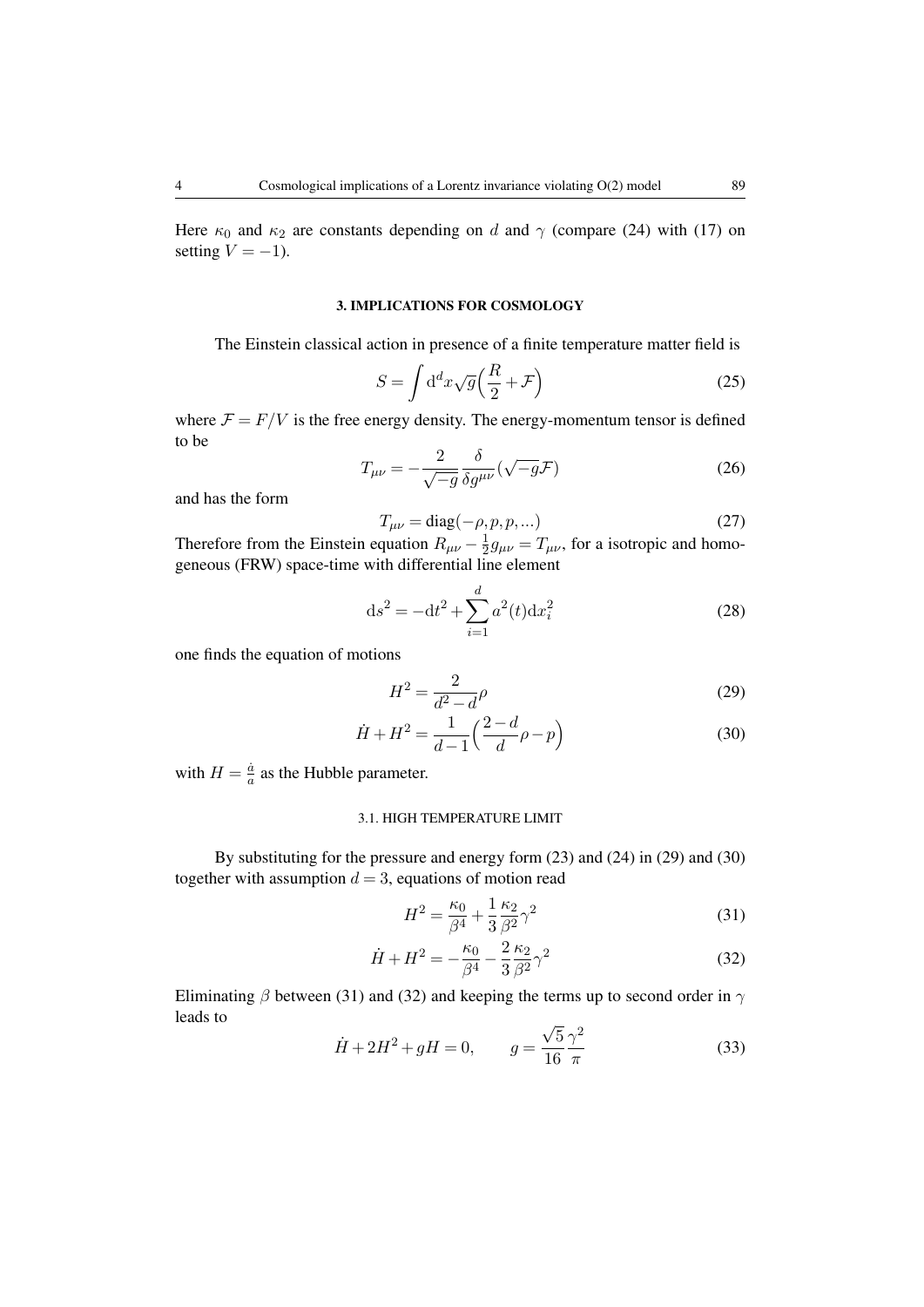where we have used  $\kappa_0 = \frac{\pi^2}{45}$  and  $\kappa_2 = \frac{1}{48}$  in  $d = 3$  dimensions. On using  $\dot{H} + H^2 = \frac{\ddot{a}}{a}$ where we have used  $\kappa_0 = \frac{45}{45}$  and  $\kappa_2 = \frac{48}{48}$  in  $a = 3$  difficultions. On using  $H + H = \frac{a}{a}$ , (33) simplifies to  $\frac{a}{a}$ , (33) simplifies to

$$
\frac{\mathrm{d}}{\mathrm{d}t}\left(\dot{a}a + \frac{g}{2}a^2\right) = 0\tag{34}
$$

So by demanding  $a(0) = 0$  one arrives at

$$
a(t) = a(t_0) \sqrt{\frac{t}{t_0}} \left[ 1 + \frac{g}{4} (t^2 - t_0^2) + O(g^2) \right]
$$
 (35)

In  $\gamma \rightarrow 0$  limit we are left with the well-known results for a radiation dominated universe, *i.e.*

$$
H = \frac{1}{2t} \tag{36}
$$

$$
a = a(t_0) \sqrt{\frac{t}{t_0}}
$$
\n(37)

So as equation (35) implies, at high temperature for  $\gamma \ll 1$  the correction due to the break down of the Lorentz symmetry is negligible. This could be understood from the right hand side of (31) where the dominant term is proportional to  $\frac{1}{\beta^4}$ .

# 3.2. LOW TEMPERATURE LIMIT

At low temperatures the equation of state is  $w = \frac{2}{d}$  $\frac{2}{d}$ . Thus from (22), (29) and (30), and by the use of anzats  $a \sim t^{\alpha}$  and  $\rho \sim t^r$  one easily obtains the scale factor and Hubble parameters

$$
a = a(t_0) \left(\frac{t}{t_0}\right)^{\frac{2}{d+2}}\tag{38}
$$

$$
H = \frac{2}{d+2} \frac{1}{t}
$$
\n<sup>(39)</sup>

Hence in  $d = 3$  we have

$$
a(t) \sim \begin{cases} t^{\frac{2}{5}} & 1 \ll \gamma \beta \\ \sqrt{\frac{t}{t_0}} \Big[ 1 + \frac{g}{4} (t^2 - t_0^2) \Big] & \gamma \beta \ll 1 \end{cases}
$$
 (40)

Therefore, at low temperature a d-dimensional universe with LIV scalar field expands as a (d+1)-dimensional universe with a standard matter content for which the Hubble parameter is found to be  $H = \frac{2}{d+1}$  $\overline{d+1}$ 1  $\frac{1}{t}$ .

### 4. CONCLUSIONS

We derived the free energy of a Lorentz invariance violating  $O(2)$  model and considered the dynamics of a FRW space-time filled with such a matter field. We